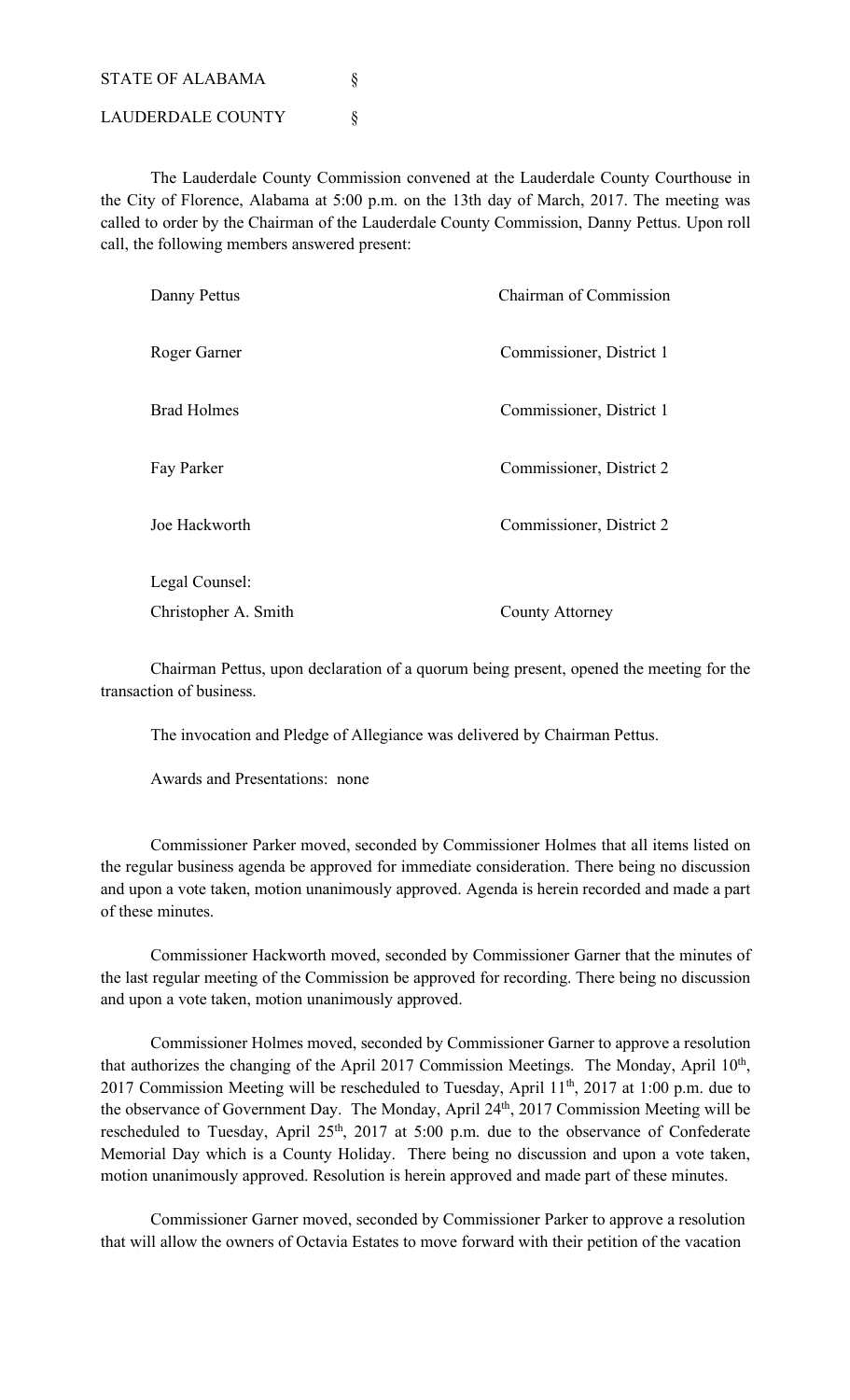process pursuant to Alabama law. The proposed right of way is between lots seven and eight. There being no discussion and upon a vote taken, motion unanimously approved. Resolution is herein recorded and made part of these minutes.

Commissioner Parker moved, seconded by Commissioner Hackworth that a resolution be approved to allow Probate Judge, Will Motlow, along with the Lauderdale County Commission to enter into an agreement with Election Systems & Software, LLC for the maintenance and software fees for the AutoMark voting machines. The length of the contract is through September  $30<sup>th</sup>$ , 2018. The cost of the contract is Twelve thousand four hundred thirty-three dollars and seventyfive cents. Commissioner Brad Holmes asked if this contract was previously paid for by the State of Alabama and if the Lauderdale County Commission is now having to pay for this maintenance service. Brenda Bryant, Lauderdale County Administrator, stated yes, that is a correct statement. There being no further discussion and upon a vote taken, motion unanimously approved. Resolution and copy of the contract is herein recorded and made part of these minutes.

Commissioner Holmes moved, seconded by Commissioner Parker that a resolution be adopted authorizing the continued membership in the Association of County Commissions of Alabama Liability Self-Insurance Fund for the contract period ending on December 31<sup>st</sup>, 2017 and also agree to extend its participation in the Liability Fund for an additional three year period beginning January 1<sup>st</sup>, 2018 and concluding December 31<sup>st</sup>, 2020. There being no discussion and upon a vote taken, motion unanimously approved. Resolution and copy of agreement is herein recorded and made part of these minutes.

Commissioner Garner moved, seconded by Commissioner Parker to approve a resolution that authorizes the Lauderdale County Solid Waste Department to dispose of a 1995 Ford L9000 truck – Vin Number 1FTYW90X1SVA75721. There being no discussion and upon a vote taken, motion unanimously approved. Resolution is herein recorded and made part of these minutes.

Commissioner Parker moved, seconded by Commissioner Garner to approve a resolution that authorizes the Lauderdale County Road Department to hire fifteen temporary workers for road maintenance and gives approval to retain the temporary workers through the summer months. There being no discussion and upon a vote taken, motion unanimously approved. Resolution is herein recorded and made part of these minutes.

Commissioner Holmes moved, seconded by Commissioner Garner to approve a resolution that authorizes the Lauderdale County Commission to renew its existing three year agreement with J. Smith Lanier and Company and with Cincinnati Insurance Company for Business Property Insurance coverage. The premium amount is Twenty-six thousand nine hundred and eighty-three dollars per year. The policy coverage dates are from March  $1<sup>st</sup>$ , 2017 to March  $1<sup>st</sup>$ , 2018. Commissioner Parker asked if this was the same company that we have been using. Brenda Bryant, Lauderdale County Administrator, stated that this is the same company and that they had been bought by J. Smith Lanier. There being no further discussion and upon a vote taken, motion unanimously approved. Resolution is herein recorded and made part of these minutes.

Commissioner Hackworth moved, seconded by Commissioner Garner to approve a resolution that shows the support of the entire Lauderdale County Commission for the proposed Lauderdale County Agri-Business Center. Commissioner Garner stated that he has seen the early plans for the center and that there is great potential for our County and that it would also create big economic growth for the County. Commissioner Holmes stated that this would be a "game changer" for the students of our County and also students of other counties in the region. Commissioner Holmes also stated our region would have an experience like no other in our area. Commissioner Hackworth stated that he would like to add to the excitement and that this center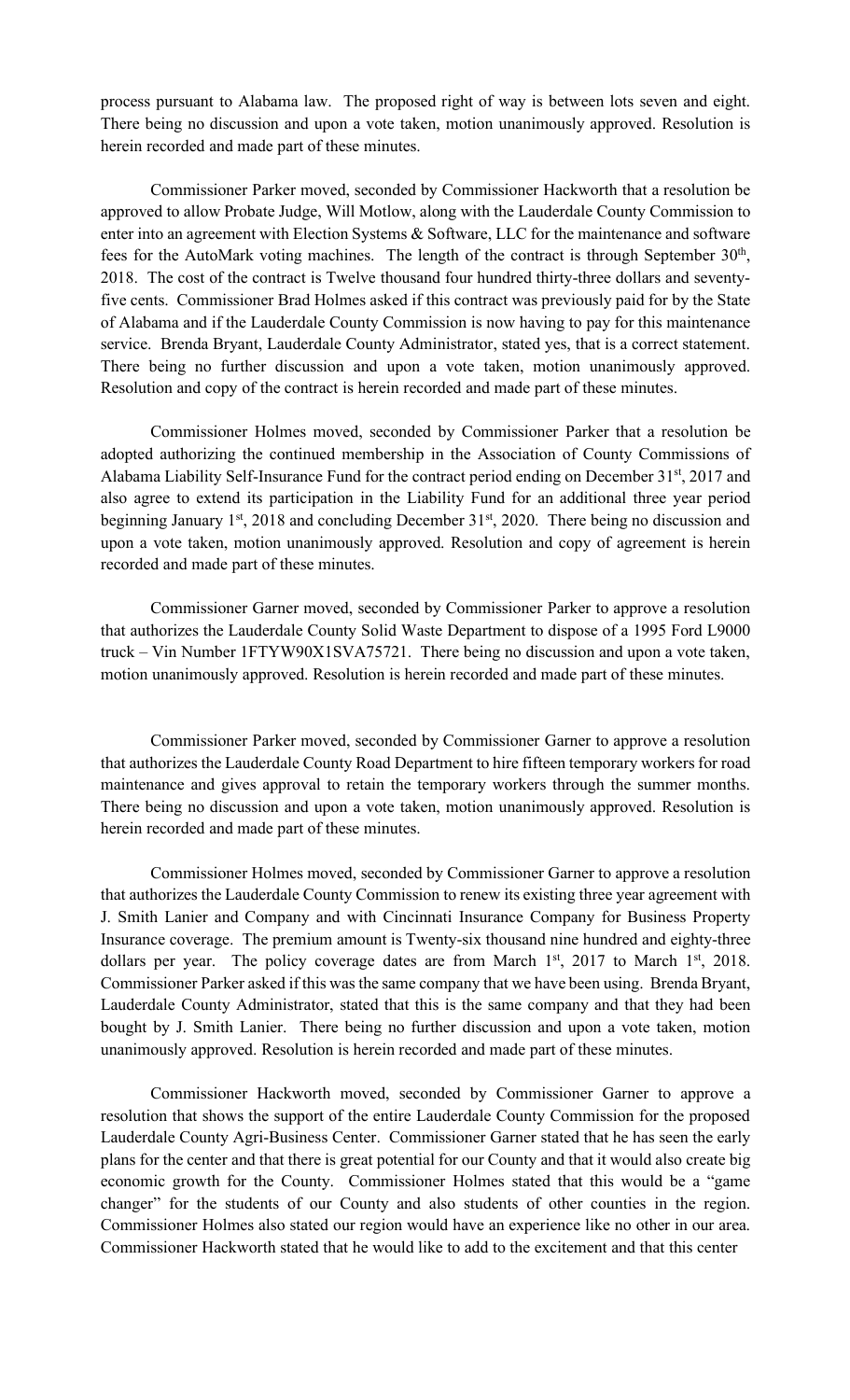would be a multi-use facility that he personally feels would be a great opportunity for the citizens of Lauderdale County. Commissioner Garner stated that he wanted to add that this center would be a cross-over facility for everyone to use. Commissioner Parker stated that he agreed with everything that had been said so far and he also stated that the residents of Lauderdale County would use this center but that it would also be a big part of our entire community. Chairman Pettus stated that he is very happy for the center to be built and that the Shoals Community College along with Allen Thornton Tech Center would use the center and that the University of North Alabama could play basketball games there as well. There being no further discussion and upon a vote taken, motion unanimously approved. Resolution is herein recorded and made part of these minutes.

Peggy Wallace, the RSVP Director, has requested to attend the 2017 Southern National Service Training Conference in Orlando, Florida the week of March 26<sup>th</sup> through March 29<sup>th</sup>, 2017. Commissioner Holmes moved, seconded by Commissioner Garner to approve the out of state travel. There being no discussion and upon a vote taken, motion unanimously approved. Travel is approved and made part of these minutes.

Revenue Commissioner, Danny Hendrix, has requested that one of his employees be placed on Family Medical Leave beginning on March 19<sup>th</sup>, 2017 and ending on June 12<sup>th</sup>, 2017. All medical papers are in order. Commissioner Parker moved, seconded by Commissioner Garner to approve the Family Medical Leave. There being no discussion and upon a vote taken, motion is unanimously approved. Family Medical Leave is herein recorded and made part of these minutes.

In compliance with the competitive bid laws of the State of Alabama, sealed bids were advertised for Bid Number – LWCF Project #15-LW-1019 – "Brush Creek Park Renovations". A bid tabulation sheet was prepared for Commissioners to review. Chairman Pettus asked Brenda Bryant, Lauderdale County Administrator, for her recommendations. Ms. Bryant stated that there was only one bid turned in and it was from White, Lynn, Collins, and Associates. Ms. Bryant stated that White, Lynn, Collins, and Associates did the preliminary engineer work for the estimates and that she would recommend that the County accept the bid from White, Lynn, Collins, and Associates. Commissioner Parker moved, seconded by Commissioner Hackworth to approve the bid. There being no further discussion and upon a vote taken, motion unanimously approved. The bid is awarded to White, Lynn, Collins, and Associates of Florence, Alabama. Bid is herein recorded and made part of these minutes.

In compliance with the competitive bid laws of the State of Alabama, sealed bids were advertised for Bid No. "LA-2017-1" – "Various Print Bids". Bid responses were received, publicly opened and read aloud on March 10<sup>th</sup>, 2017. A bid tabulation sheet was prepared for the Commissioners to review. Chairman Pettus deferred to Brenda Bryant, Lauderdale County Administrator, for her recommendation. Ms. Bryant stated that there were two bidders, Harold Printing and Printers and Stationers, both of Florence, Alabama. Ms. Bryant stated that she recommends that Printers and Stationers be awarded the License Department's Printed Envelopes, Speed Letters, and Business Cards, as they were the lowest bidder on these items. Ms. Bryant stated that she recommends that Herald Printers be awarded the License Department's Auto Decal Window Envelopes as they were the lowest bidder on this item. Commissioner Holmes moved, seconded by Commissioner Garner to award the items to the lowest bidder. There being no further discussion and upon a vote taken, motion is unanimously approved. Bid tabulation is herein recorded and made part of these minutes.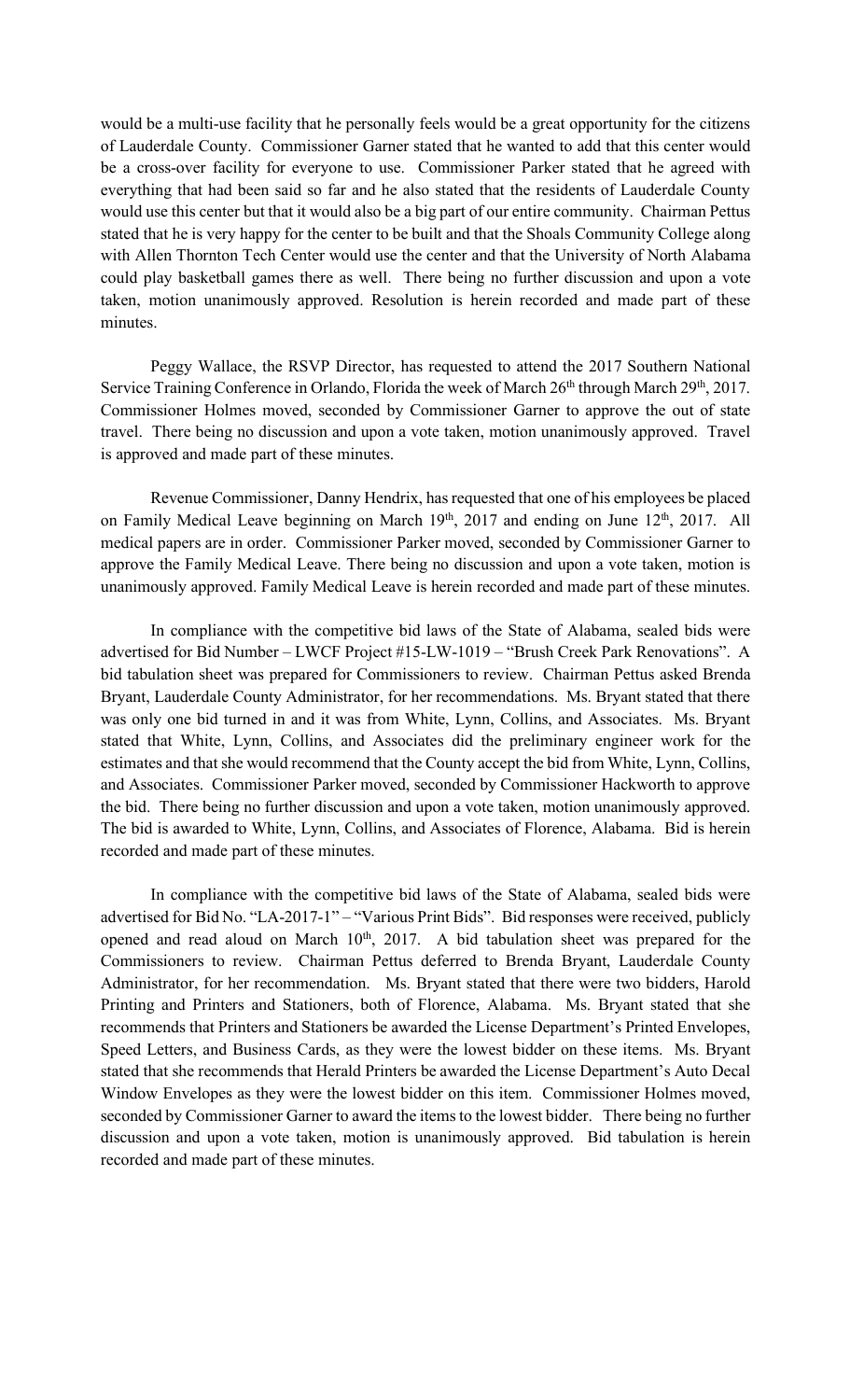The invoiced bills were audited, allowed, and ordered to be paid upon a motion by Commissioner Garner and seconded by Commissioner Hackworth. Commissioner Hackworth stated that the bill for the new air conditioner for the Lauderdale County Courthouse was included and has been paid for. Commissioner Hackworth also stated that the system was working very well. Ms. Bryant stated that was correct. There being no further discussion and upon a vote taken, motion unanimously approved.

## CHECKS ISSUED FEBRUARY 27TH, 2017 THROUGH MARCH 12TH, 2017

| <b>GENERAL-SPECIAL</b><br>CHECK #51760-51797              | 292,906.54   |
|-----------------------------------------------------------|--------------|
| <b>AGRI-BUSINESS FUND</b><br><b>CHECK #3545</b>           | 31.95        |
| <b>LEPA FUND</b><br>CHECK #7756-7762                      | 4,347.77     |
| <b>GASOLINE TAX FUND</b><br>CHECK #16283-16297            | 384, 342. 56 |
| PUBLIC BLDG., R & B SPECIAL<br>CHECK $# N/A$              | 0.00         |
| PUBLIC HIGHWAY & TRAFFIC FUND<br>CHECK $# N/A$            | 0.00         |
| AL. TRUST CAPITAL IMPROVEMENT FUND<br>CHECK # NA          | 0.00         |
| <b>RRR GASOLINE TAX FUND</b><br><b>CHECK #638</b>         | 1,725.55     |
| <b>REAPPRAISAL FUND</b><br>CHECK # 11016-11027            | 26,411.75    |
| REAPPRAISAL MONEY MARKET<br>CHECK $# N/A$                 | 0.00         |
| TOURISM, REC. & CONVENTION FUND<br>CHECK $# N/A$          | 0.00         |
| <b>RSVP FUND</b><br>CHECK #16885-16892                    | 3,280.81     |
| <b>CHILD PROTECTION FUND</b><br><b>CHECK #1203</b>        | 1,417.48     |
| <b>SERIES 2001 DEBT SERVICE FUND</b><br><b>CHECK #254</b> | 12,360.21    |
| <b>CDBG FUND</b><br>CHECK $# N/A$                         | 0.00         |
| <b>SOLID WASTE FUND</b><br>CHECK # 6783-6793              | 81,462.67    |